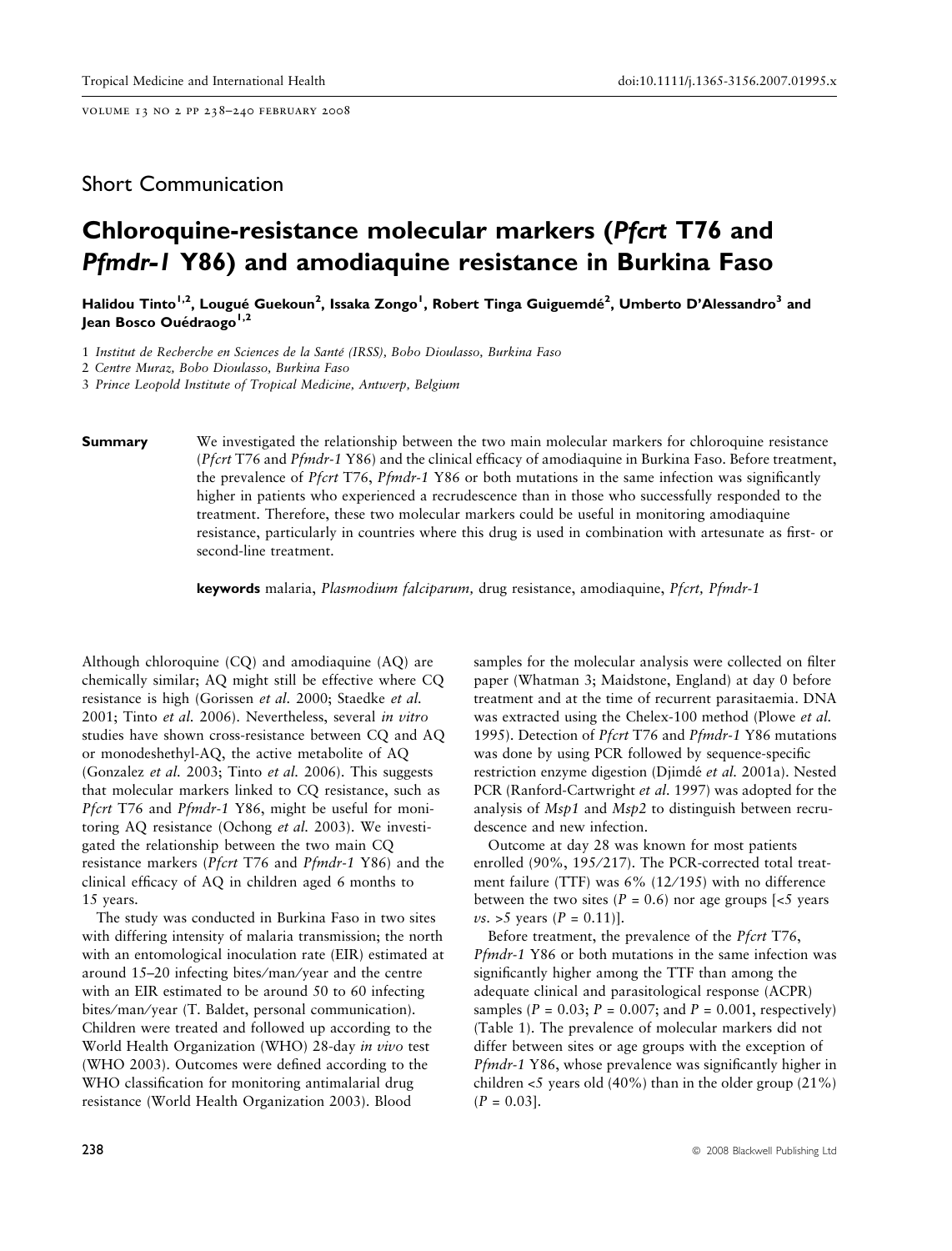|                                      | <i>Pfort</i> $(n = 195)$ |                 | $Pfmdr-1 (n = 195)$            |                 | $Pfort/Pfmdr-1 (n = 195)$ |             |                                      |                            |
|--------------------------------------|--------------------------|-----------------|--------------------------------|-----------------|---------------------------|-------------|--------------------------------------|----------------------------|
|                                      | (K76)<br>Wild            | Mutant<br>(T76) | (N86)<br>Wild                  | Mutant<br>(186) | K76/N86)<br>Wild/wild     | (K76/Y86)   | Wild/mutant Mutant/wild<br>(T76/N86) | Mutant/Mutant<br>(T76/Y86) |
| TF $(n = 12)$                        | 8.3 (1/12)               | 91.7(11/12)     | 33.3 $(4/12)$                  | 66.7 (8/12)     | 8.3 (1/12)                | 0.0(0/12)   | 25 (3/12)                            | 66.7 (8/12)                |
| New infection $(n = 14)$ 35.7 (5/14) |                          | 64.3 (9/14)     | 71.4(10/14)                    | 28.6(4/14)      | 35.7 (5/14)               | 0.0(0/14)   | 35.7 (5/14)                          | 28.6(4/14)                 |
| ACPR $(n = 169)$                     | 40.8 (69/169)            |                 | $59.2(100/169)$ 72.8 (123/169) | 27.2 (46/169)   | 33.1 (56/169)             | 7.7(13/169) | $38.5(65/169)$ 20.7 (35/169)         |                            |

The *Pfcrt* T76 mutation is the main determinant for CQ resistance (Djimdé et al. 2001a; Dorsey et al. 2001; Tinto et al. 2003). In our study, the Pfcrt T76 mutation was strongly associated with AQ resistance, a result consistent with earlier studies in Burkina Faso (Dokomajilar et al. 2006) and in other African countries (Ochong et al. 2003; Holmgren et al. 2006), confirming its primary role in determining aminoquinolones resistance. A study in Nigeria reported that none of the sample collected at the time of failure carried the wild-type Pfcrt K76 allele, indicating the critical role of the Pfcrt T76 mutation in determining AQ resistance (Happi et al. 2006). The prevalence of *Pfmdr-1* mutation was also signifi-

cantly high in TTF than in ACPR samples, even if the relation was not as strong as for Pfcrt T76, a result consistent with earlier studies in Kenya and Nigeria, where AQ resistance is substantially higher than in Burkina Faso (Happi et al. 2006; Holmgren et al. 2006). However, a study in Sudan was unable to find an association (Ochong et al. 2003). In our study, the prevalence of both mutations Pfcrt T76 and Pfmdr-1 Y86 was higher in post-treatment than in pre-treatment samples, even if the difference was not statistically significant, possibly because of low AQ resistance. Indeed, in an earlier study carried out in South-Western Burkina Faso, where AQ resistance is slightly higher (9%), this difference was statistically significant (Dokomajilar et al. 2006).

From the results obtained in this study, the definition of an AQ Genotype Failure Index, similar to that established for CQ (Djimdé et al. 2001b; Tinto et al. 2005) would be extremely useful in countries where AQ is used in combination with artesunate as the first- or second-line treatment. However, we were unable to define that, possibly because of the limited number of failures we detected.

In conclusion, the two molecular markers of CQ resistance seem to be linked to AQ resistance as well and could be used for surveillance purposes. However, larger studies in areas of higher AQ resistance should be conducted for this purpose.

## Acknowledgements

We thank the parents of the children included in this study for their participation. We would also like to thank the health staff of the health centres where the study was conducted for their collaboration. We thank the WHO and United Nations Development Programme (UNDP) offices in Burkina Faso, National Malaria Control Programme and International Atomic Energy Agency (IAEA), for their financial and technical support.

H. Tinto et al. Amodiaquine-resistance in Burkina Faso